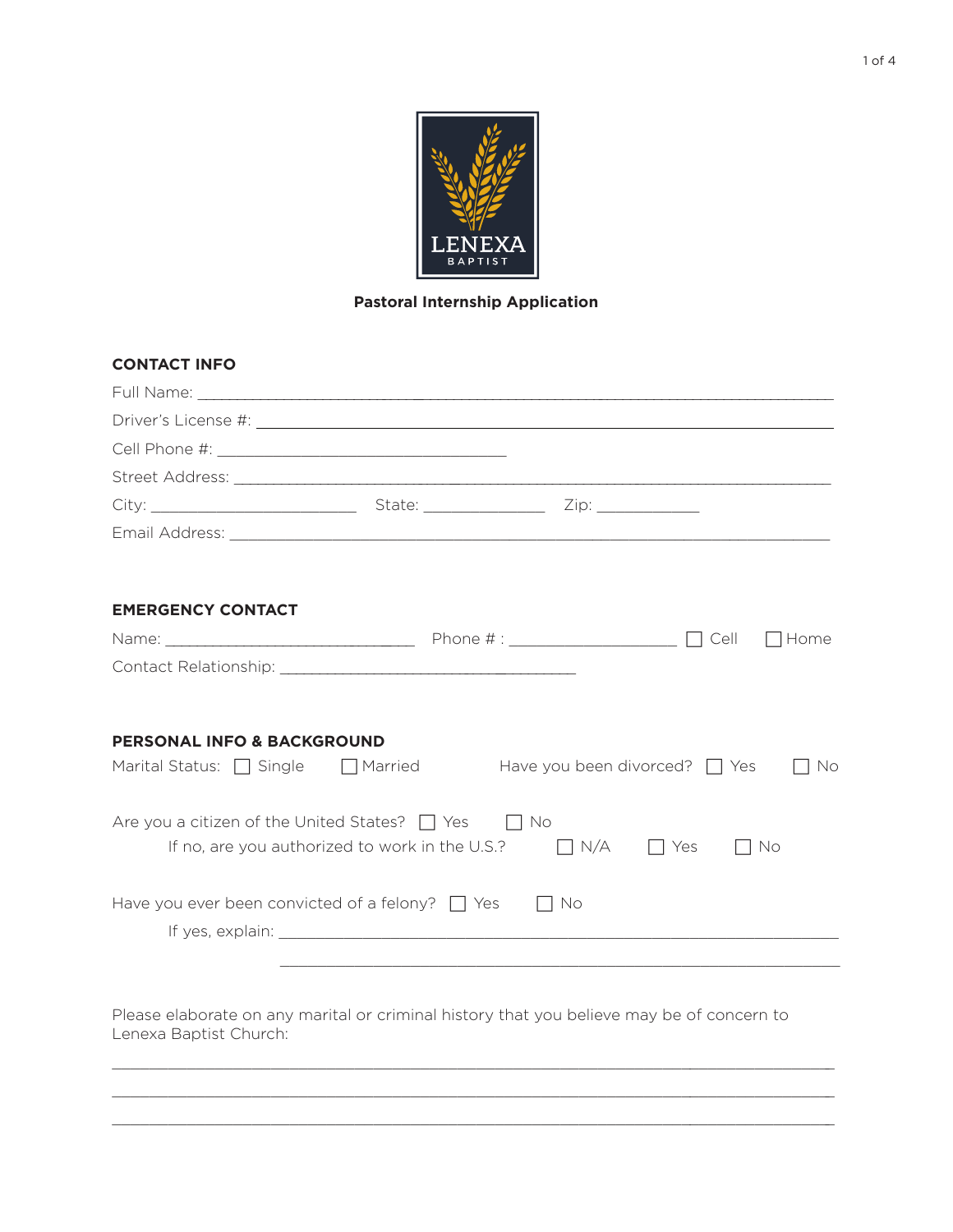## **EDUCATIONAL BACKGROUND**

| Anticipated Year of Graduation: Anticipated Year of Graduation:          |  |  |
|--------------------------------------------------------------------------|--|--|
| Number of Seminary Semesters Completed: Hours enrolled in this semester: |  |  |
|                                                                          |  |  |

### **MINISTERIAL EXPERIENCE**

| Church Family Currently Involved In:                                                                                                                              |                                                                                          |  |  |  |  |  |
|-------------------------------------------------------------------------------------------------------------------------------------------------------------------|------------------------------------------------------------------------------------------|--|--|--|--|--|
| Name of Current Pastor:                                                                                                                                           |                                                                                          |  |  |  |  |  |
| Yes<br>$\Box$ No                                                                                                                                                  | Are you willing to submit to the doctrine presented in the 2000 Baptist Faith & Message? |  |  |  |  |  |
| We want to place you in an area of ministry that best fits the call God has placed on your life.<br>To which of the following do you feel God has called you too? |                                                                                          |  |  |  |  |  |
|                                                                                                                                                                   | Senior Pastor $\Box$ Associate Pastor $\Box$ Church Planter $\Box$ Youth Pastor          |  |  |  |  |  |
| Worship Pastor                                                                                                                                                    | $\Box$ Discipleship Pastor $\Box$ Children's Ministry $\Box$ Missions Ministry           |  |  |  |  |  |
| Unsure                                                                                                                                                            |                                                                                          |  |  |  |  |  |

## **TESTIMONY**

Please briefly describe how you became a Christian



\_\_\_\_\_\_\_\_\_\_\_\_\_\_\_\_\_\_\_\_\_\_\_\_\_\_\_\_\_ \_\_\_\_\_\_\_\_\_\_\_\_\_\_\_\_\_\_\_\_\_\_\_\_\_\_\_\_\_\_\_\_\_\_\_\_\_\_\_\_\_\_\_\_\_\_\_\_\_\_\_\_\_\_\_\_\_\_\_\_\_\_\_\_ \_\_\_\_\_\_\_\_\_\_\_\_\_\_\_\_\_\_\_\_\_\_\_\_\_\_\_\_\_ \_\_\_\_\_\_\_\_\_\_\_\_\_\_\_\_\_\_\_\_\_\_\_\_\_\_\_\_\_\_\_\_\_\_\_\_\_\_\_\_\_\_\_\_\_\_\_\_\_\_\_\_\_\_\_\_\_\_\_\_\_\_\_\_ \_\_\_\_\_\_\_\_\_\_\_\_\_\_\_\_\_\_\_\_\_\_\_\_\_\_\_\_\_ \_\_\_\_\_\_\_\_\_\_\_\_\_\_\_\_\_\_\_\_\_\_\_\_\_\_\_\_\_\_\_\_\_\_\_\_\_\_\_\_\_\_\_\_\_\_\_\_\_\_\_\_\_\_\_\_\_\_\_\_\_\_\_\_ \_\_\_\_\_\_\_\_\_\_\_\_\_\_\_\_\_\_\_\_\_\_\_\_\_\_\_\_\_ \_\_\_\_\_\_\_\_\_\_\_\_\_\_\_\_\_\_\_\_\_\_\_\_\_\_\_\_\_\_\_\_\_\_\_\_\_\_\_\_\_\_\_\_\_\_\_\_\_\_\_\_\_\_\_\_\_\_\_\_\_\_\_\_ \_\_\_\_\_\_\_\_\_\_\_\_\_\_\_\_\_\_\_\_\_\_\_\_\_\_\_\_\_ \_\_\_\_\_\_\_\_\_\_\_\_\_\_\_\_\_\_\_\_\_\_\_\_\_\_\_\_\_\_\_\_\_\_\_\_\_\_\_\_\_\_\_\_\_\_\_\_\_\_\_\_\_\_\_\_\_\_\_\_\_\_\_\_

## **PERSONAL QUIET TIME**

Please describe your daily devotional time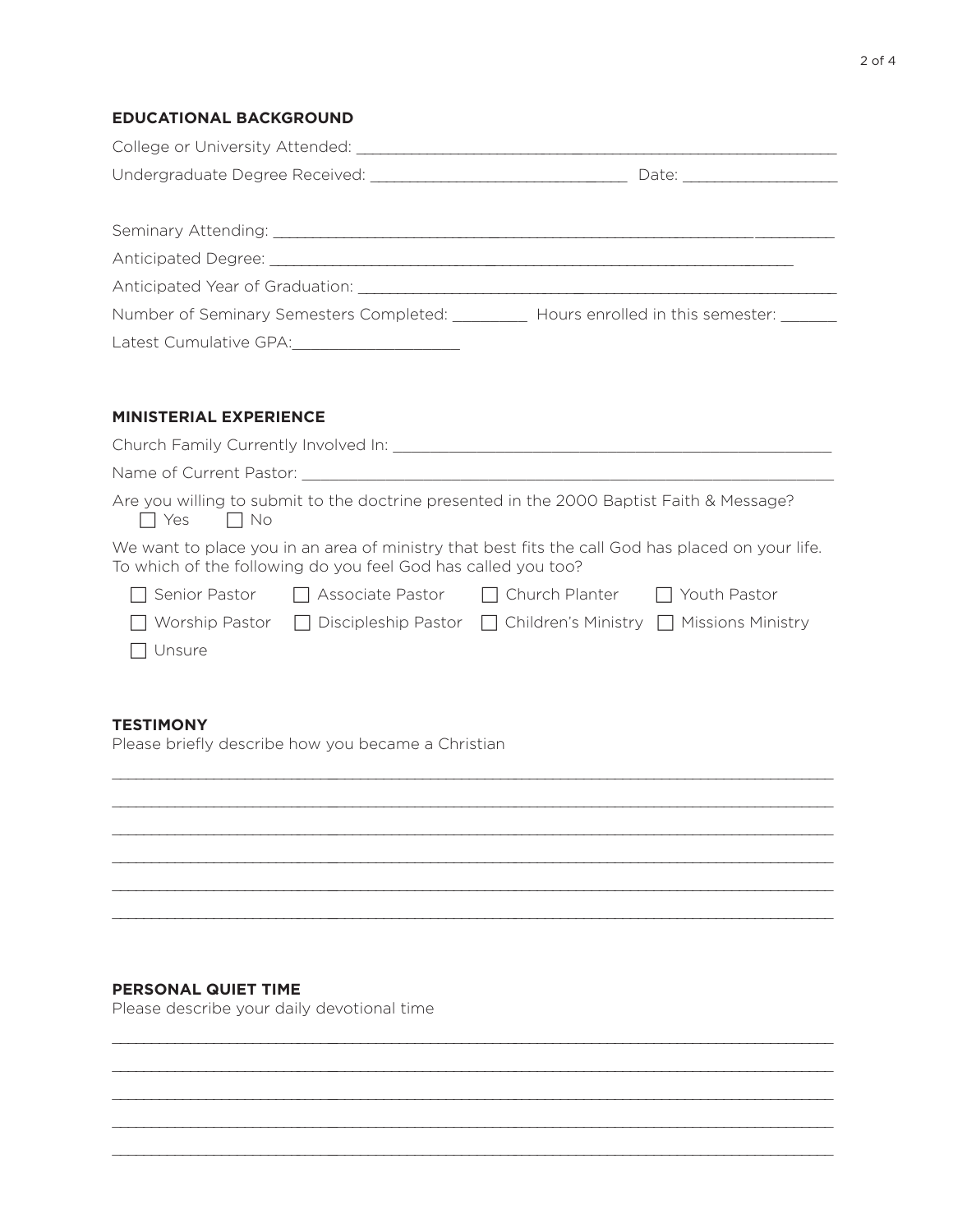## **CALL TO MINISTRY**

Please describe your call to ministry

#### **PERSONAL GOALS**

What would your ideal version of an internship look like? What is your goal throughout the pastoral internship process?

#### **LEADERSHIP**

What do you believe is the most effective way to lead?

### **INITIATION**

Describe the last time you initiated a conversation for the purpose of sharing the Gospel.

### PLEASE ATTACH YOUR RESUME ALONG WITH TWO PERSONAL OR PROFESSIONAL REFERENCE LETTERS AND A LETTER OF REFERENCE FROM A PROFESSOR.